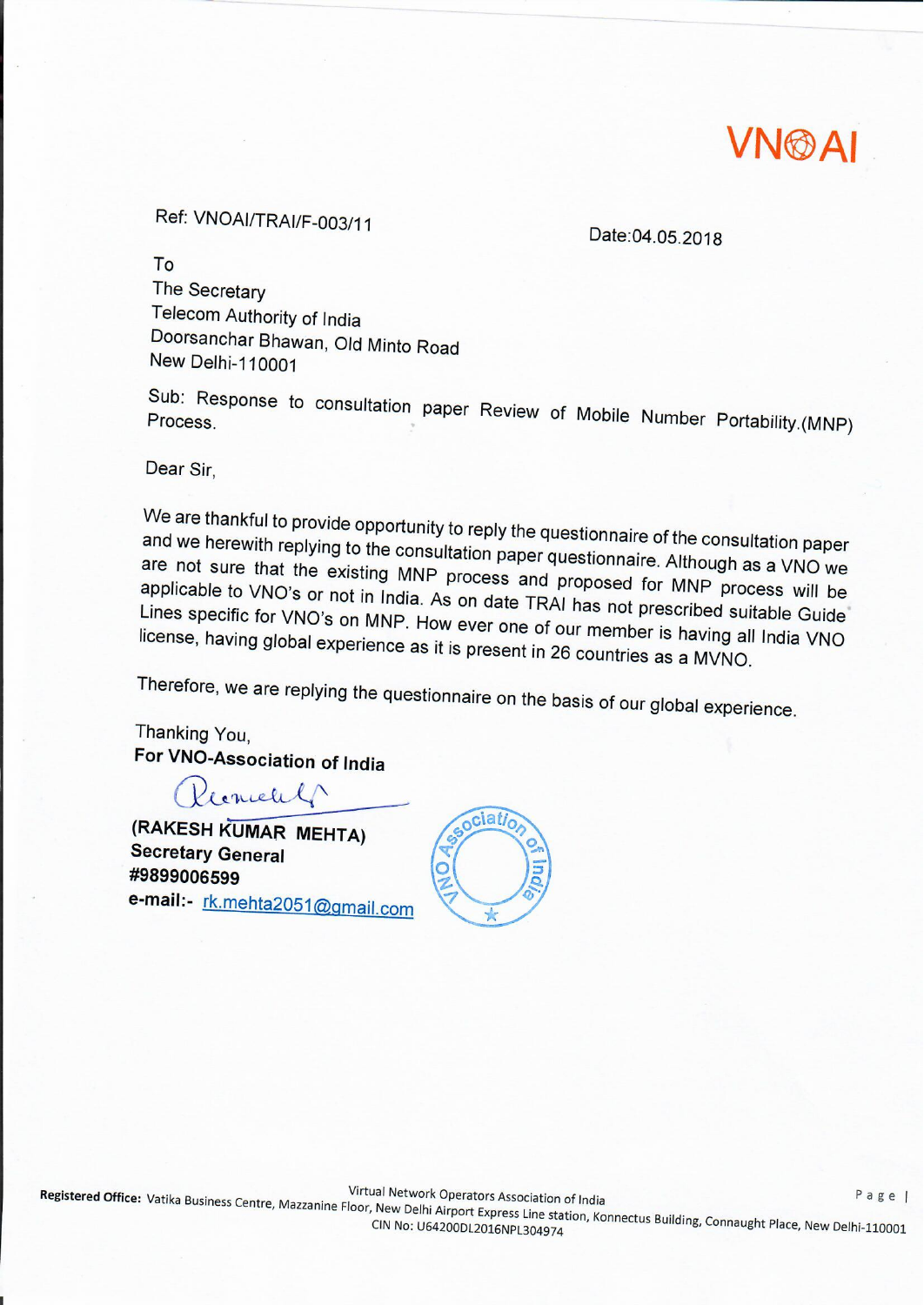

#### **Questionnaire with comments on the TRAI Consultation Paper on**

#### **"Review of Mobile Number Portability(MNP) process (03-05-2018)**

(0Q1. Would it be appropriate that MNPSP be assigned the task of generating and communicating the Unique Porting Code (UPC) to the subscriber intending to port his mobile number as proposed in the Consultation paper?

**Ans:** MNPSP covering zone 1 & zone 2 need to actively processing the UPC generation after the necessary verification carried out with DO.

Q2. If you agree to assign the task of UPC generation to MNPSPs, whether the revised process outlined in the consultation paper is appropriate to address the relevant issues being faced in the existing MNP process?

**Ans**: Yes agree, MNPSP can be involved in the UPC generation and each of MNPSP which are connected to the respective Zones need to be available 24X7 to process the UPC upon request and deliver SMS to end customers.

Q3. Do you suggest any other methodology which can address the issues being faced in the existing MNP process? Elaborate your answer.

**Ans:** Generation of UPC to be done by One common body where all the MNPSP are connected to it and upon request sent from Donor operator it is to be responded by MNPSP with UPC and its validity date.

For Example as per our experience in UK, MNP process is carried out with the help of third party called "Syniverse" which is connected with all the mobile operators which are live in the market. Syniverse system provides with the services of creating the UPC code – ABC123456 in the format for our operators with validity of 30 days.

When a customer requests for UPC, DO will verify the customer details by means of their process. After verifying, DO which is connected with Syniverse system will initiate a SOAP request for creating the UPC code, Syniverse system will response with UPC along with Validity period for 30 days and places the UPC state as "Open"

DO will give the UPC to customer and customer will approach the RO for raising portin request. RO will be raise portin request in Syniverse system with the customer number and UPC.

Syniverse system will verify the received number and UPC code if it matches with the code created by Syniverse system then UPC state will be moved "Closed" & the next available Portin date will be sent to RO in the response message for the raised request.

After 5PM GMT, In Syniverse system, UPC status which are in "Closed" state will be moved to "Locked" state after the portin request can't be cancelled.

On Portin date, DO- deactivates the number and RO – Actives the number during the standard transaction time.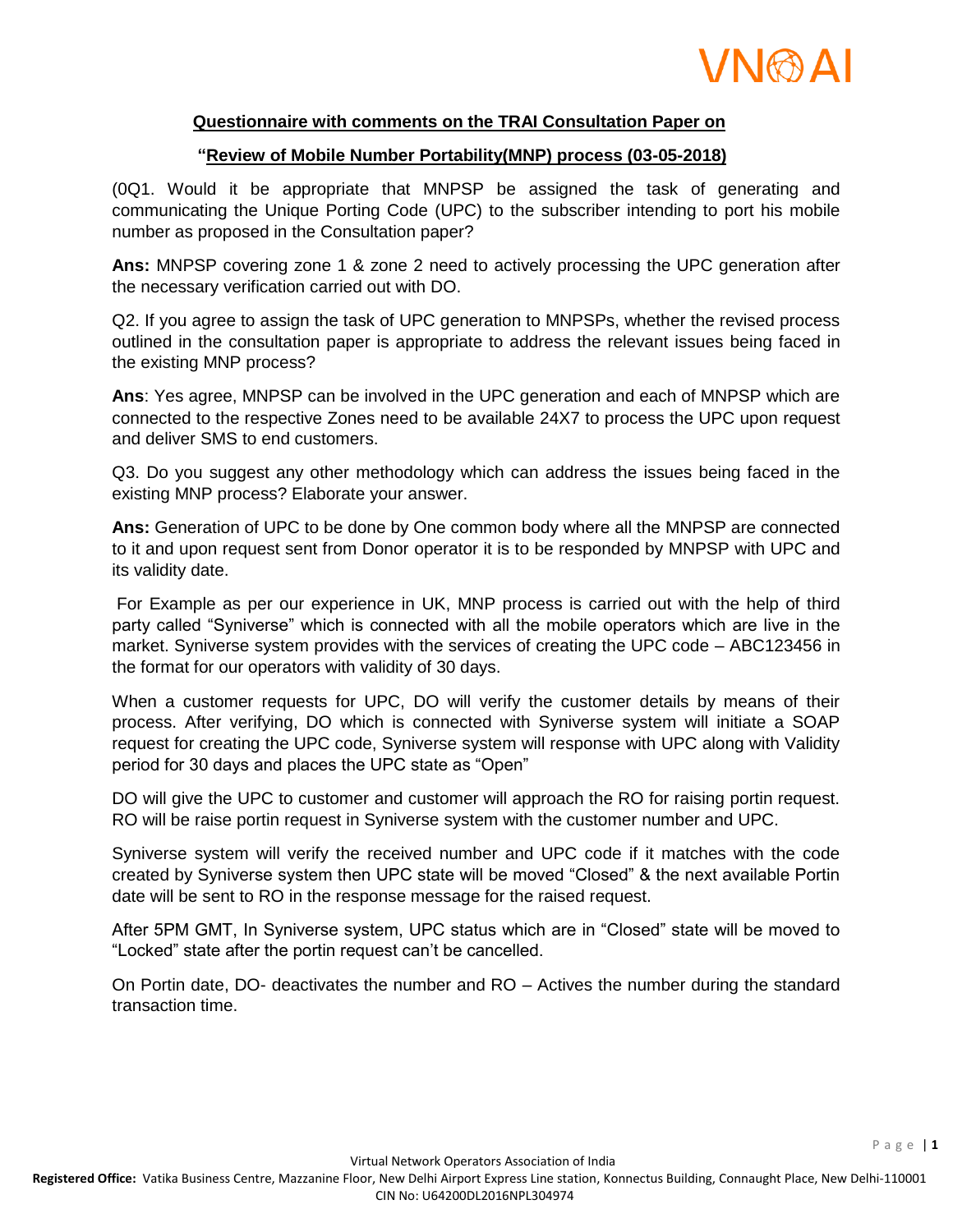

Q4. How can KYC information available with DO be verified during the MNP process to avoid fraudulent porting? Please elaborate.

**Ans:** When a customer purchases a New Sim card then he/she need to submit his KYC information to activate the sim card.

KYC information like Aadhar, Voter ID, Passport etc. details will be available in the DO so when customer raises a port out then DO can perform a verification based on the received KYC information received from RO.

If the received KYC details matches then DO will give a positive response or else the DO will give a negative response.

Q5. What are the challenges in implementing the proposed MNP processes / framework on the part of stakeholders' viz. TSP (as DO and RO) and MNPSP? Elaborate your answer.

**Ans:** TSP (as DO & RO) system need to connected to MNPSP at all times. If there is outage/connection failure then MNPSP will not be able to generate UPC as they can't able to query the status of customer number in the DO system. In case TSP system is shutdown/ unavailable for couple of days then MNPSP has to take responsibility of generation of UPC without DO confirmation.

Q6. Whether MNPSP should be compensated towards the cost of generation and delivery of UPC to the subscriber through SMS? If yes, what mechanism can be adopted?

**Ans:** Yes, as MNPSP are involved in the process of UPC generation and delivery of the SMS to the end customer. They can be compensated for it.

The Cost compensation can be done based on the number UPC generated for a particular operator on monthly reconciliation between MNPSP and operator as per the work done by the MNPSP in the process.

Q7. What would be the appropriate mechanism to reinforce the accountability and role of MNPSP in the proposed scenario?

**Ans**: MNPSP will be a single point of contact for all the operators and if operators face any issue with respect to UPC queries raised by the customers then MNPSP should be able to resolve the problem.

**E.g :** In UK – "Syniverse" is single common body and having a system where they takes care of the UPC generation for all the mobile operators in the UK market. All operators are connected to "Syniverse" system for request for UPC and Syniverse system will give in response with UPC with validity.

For all UPC related issue, Syniverse is only contact point for all the operators as they keep track of all the generated UPC.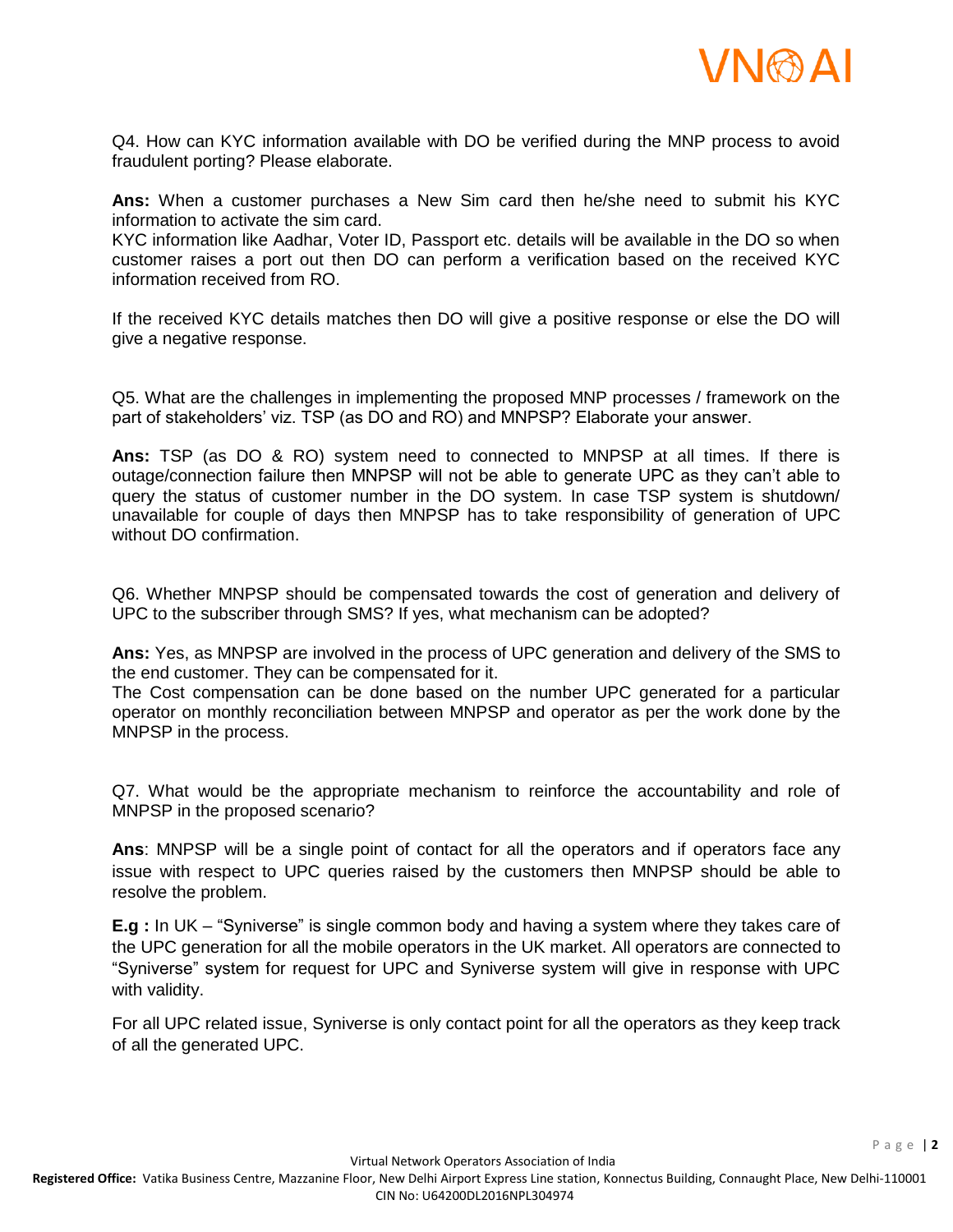

Q8. What could be the mandatory obligations on part of the MNPSP?

**Ans:** MNPSP system should be connected with all the telecom service providers (TSP) at all time (24X7) as MNPSP will issue UPC based on the condition satisfaction with DO system. If MNPSP system goes down or performs any planned / unplanned maintenance then during those period the TSP will not be able to give response to MNPSP UPC generation request.

Q9. In the event of large scale disruption or sudden shutdown of network, what could be the appropriate alternative mechanism to ensure delivery of UPC and completion of porting process?

**Ans :I**n such case, the DO has request MNPSP to generate the UPC and share to DO and in return has to give the UPC along an authorization form to perform the porting process manually without DO Validation.

If the operator knows well before they are going to face disruption or planning for shutdown of network and then they need to send out circular to all the MNPSP/TSP/VMO to perform the porting process without the confirmation of the DO as their system is unavailable to perform such validation.

Alternatively, Its responsibility of the network operator(TSP) to keep the service ON or bring back the service for at least a period of 15-30 days in order for the customer to move out from their network. Or else customer will face service disruption and may raise legal complaints to regulatory for lost service.

Q10. (a) Do you agree with the process for transfer of the prepaid balance to the subscriber's account as described in the consultation paper? What changes do you envisage in licensing/ regulatory framework to

enable the provision? Please elaborate your answer.

**Ans:**Yes agreed, the customer's unused balance can be transferred to RO as information through any specified SOAP request / daily ported consolidated list of ported number between operators and credit to RO end. However if Blockchain technology is adopted then it will take care of all the involved processes and accountability.

(b) If the above process is not agreeable, please suggest alternate mechanism.

**Ans:** Above process is agreed.

Q11. What should be the regulatory requirements to monitor efficacy of the provision of transferring the unspent pre-paid balance? Please elaborate your answer.

**Ans:** Reconciliation can be done by monthly between the operators to process the payments. But in the Blockchain methodology the process is inbuilt with required protections as each entity is able to view the open ledger.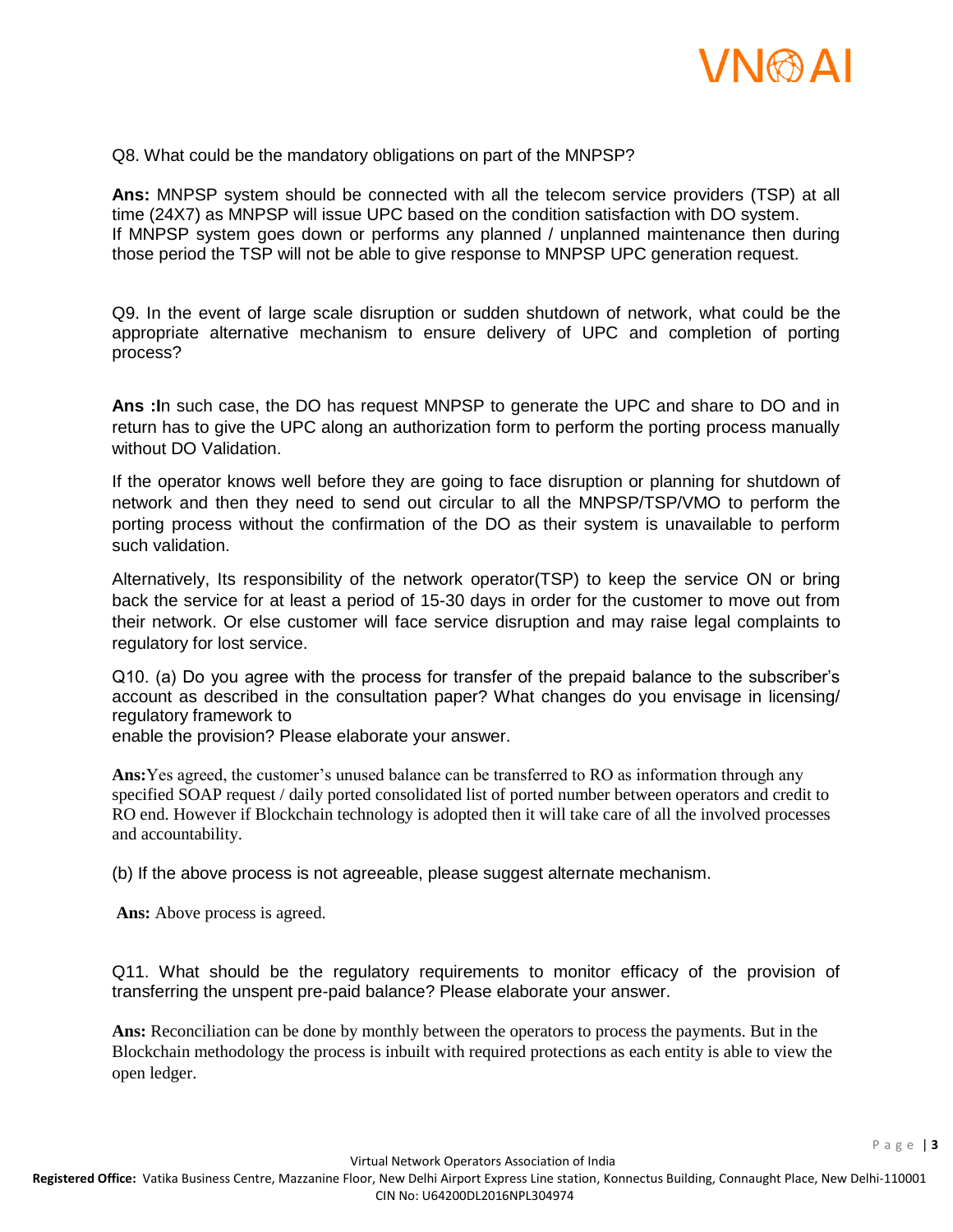

Q12. In the proposed scenario of reduced MNP timelines, should the validity of the UPC be reviewed? If yes, what should be the period of validity of UPC? Please elaborate your answer with justification.

**Ans:** No need to reduce the validity of the UPC, Once a successfully porting is completed with the given UPC then it's no longer required and used.

E.g: In UK – MNP porting process is carried out in X+1 day but the UPC has validity of 30 days. Once the portin request raise by the RO to DO then UPC is verified by DO to give the confirmation for accepting the port requests.

Q13. Whether it would be appropriate to review the existing structure of UPC? Please elaborate your answer with justification.

**Ans:** If the MNPSP are going to generate the UPC then UPC can be generated based on TSP codes.

Q14. If you agree to above, does the proposed structure as discussed above adequately serve the purpose or would you suggest any other mechanism? Please elaborate your answer with justification.

**Ans**: E.g: In UK – MNP – Lycamobile operator code is "LYC" so the UPC code will be LYC123456

Vodafone UK Operator code is "VUK" so the UPC code will be VUK123456

Q15. Should the provision of withdrawal of porting request be done away with in the revised MNP process? Please state your answer with justification.

**Ans**: Yes, all the customer must be given with the option for withdrawal of the porting requests in the revised MNP process but the SLA for the porting process to be reduced from the existing timeline.

E.g When customer raises a portin request with RO after getting the UPC from DO. RO will send the request to DO and DO has 4 days' time to validate the received requests. DO will try to retain the customer by informing customer with new offers or promotions.

If Customer has agreed for remaining with DO then customer will contact RO to withdrawal/ cancellation of the portin request. But for RO it will be a lose of a new customer so they will not process the withdrawal/ portin cancellation.

In this Case, TRAI need to give strict instruction to all the operators as ROs for portin request should process withdrawal /portin cancellation if customer approached within the agreed time period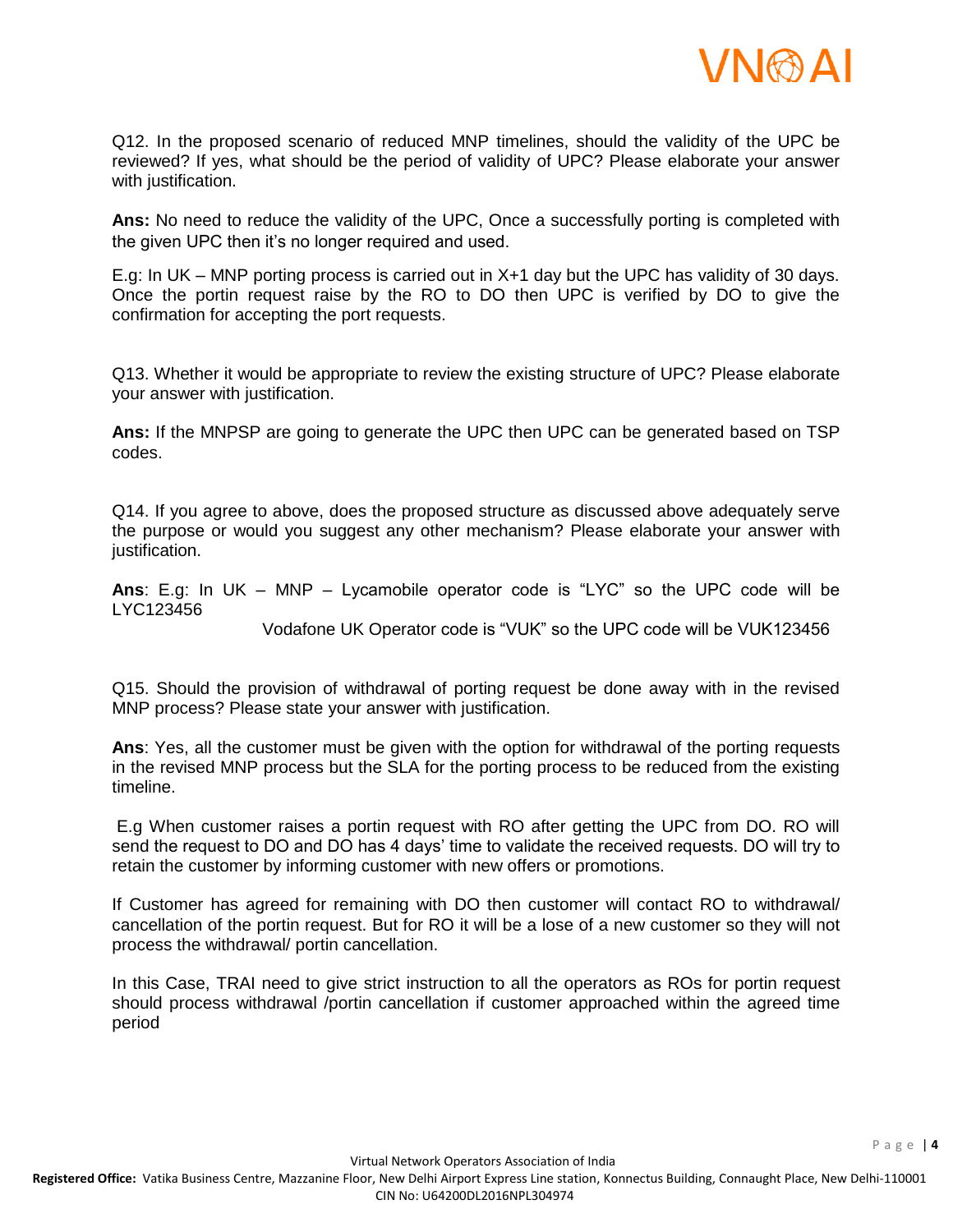

E.g: in UK – the MNP process is carried out in X+1 day and the customer is allowed to request for porting withdrawal till 5.p.m of the X day, beyond that time withdrawal is not possible and the number will be transferred from DO to RO.

Q16. What additional changes do you envisage in the MNP regulations? Elaborate your suggestions

**Ans:** Formation of One dedicated committee to look after all operators issues, activities, service closure etc to discuss among the forum on Monthly basis and give notification to all the operators and get a solution / feedback for unresolved problem among the operator groups..

E.g In UK MNP, there is committee called ORG – Organizational Resolution Group where all the mobile operators are mandatory members of this group. Whenever an operator faces any issue/problems/ lack of email response/ delay issue resolving/ planned activity, etc. with any other operators, then this be brought to the notice to ORG chief member. The Chief member will conduct a teleconference every month 15th where all the operators participate and give their view/suggestion/comments/ resolution to already raised issue.

This method helps all operator to resolve the problem in smooth manner.

Q17. Due to the difficulty envisaged, should the subscriber be allowed to reconnect his mobile number even after number return process is initiated? If yes, what could be the criteria? Please elaborate suitable method.

**Ans:** Yes, because a customer may not able to use his/her number for certain period due to several reasons then the number will have to be returned back to the original Operator for certain days it remained non-active. In such scenario then customer has to approach the Original operator for the same number and get it activated before the number is assigned to the another New customer.

Q18. Should the MNPSPs be allowed to charge for the ancillary services such as number return and bulk database download by TSPs? Please provide your comments with justifications.

**Ans:** MNPSP can be allowed to charge for the ancillary services as One time activity whenever TSP/VMO's request for Number return or bulk database download.

TRAI has to fix a nominal charge for these type of activity, based on the fixed charge all the operator can request the MNPSP for required services.

Q19. Would the new technologies, such as blockchain, be helpful for facilitating faster and transparent MNP process? What can be the possible advantages and challenges? Please elaborate.

#### **Ans:**

**(a).**In the proposed process, MNPSP takes the data required to generate the UPC from DO. If that data is present on a blockchain based database along with MNPSP, then MNPSP can access the data at any time and confirm the information to generate the UPC.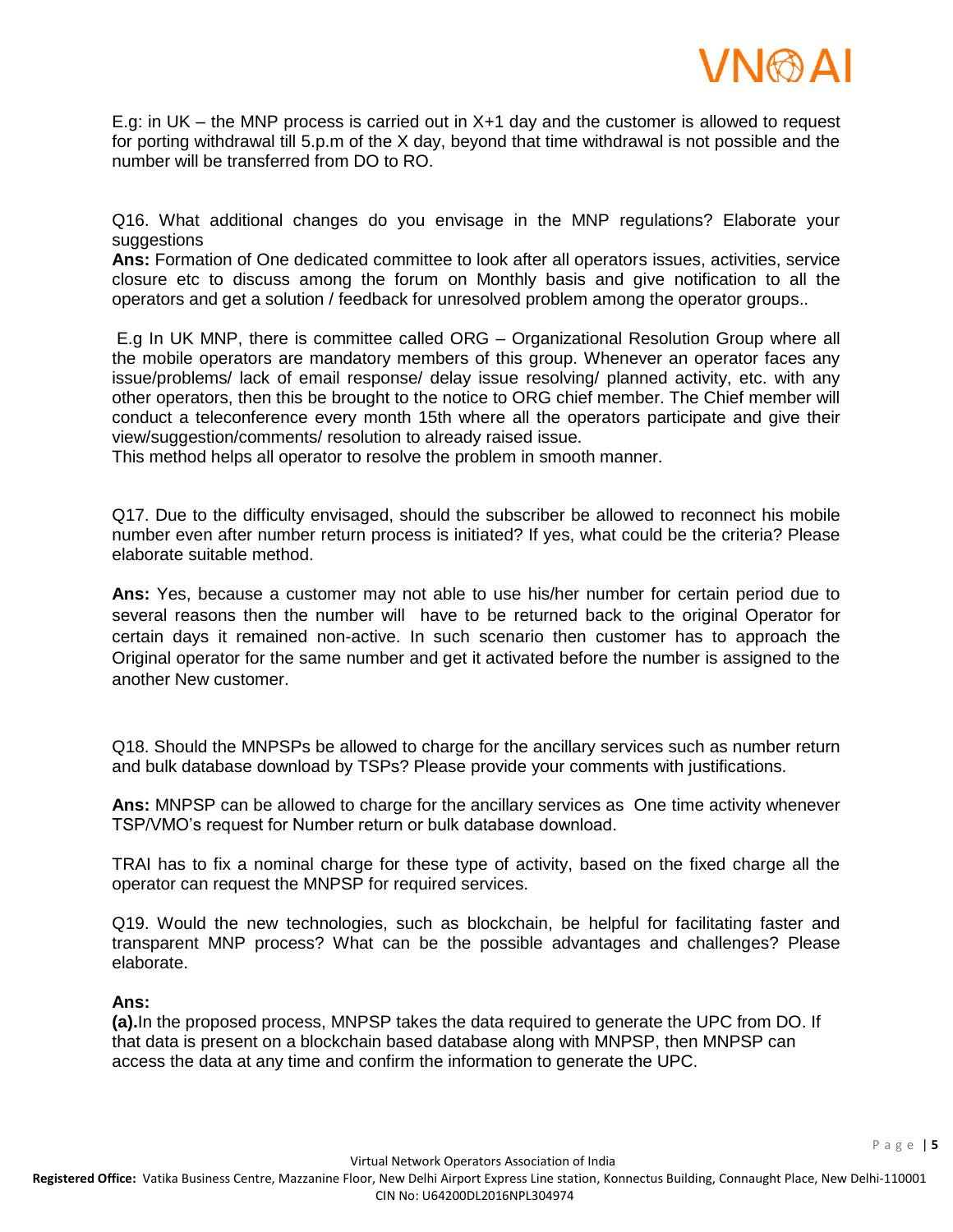

**(b).** It will also give MNPSP the advantage to audit DO on real time basis. This will make the process of generating UPC even faster.

## **(c )**

**i**. A consortium can be made between all the service providers and MNPSP to maintain a common pool of KYC data of every subscriber. Every service provider will put the KYC documents on a blockchain. These documents can be accessed by other service providers by using a combination of public + private key on a request basis. The request can be granted to the RO when the porting request is made by a subscriber. This will help them check the KYC being submitted by the subscriber when he/she wants to change their service provider.

**ii** This consortium can further benefit the service providers by providing a platform for them to share any other information which they would like to share among themselves which would help in making the process of porting smoother.

### **(d).**

**i.** In the current MNP process, when the DO shuts down their service, then the subscribers using pre-paid services lose their balance in the phone. As per the new process, it is being suggested that DO refunds the money to RO since they are not providing any services to the subscribers. We suggest to have a **smart contract** between DO and RO. It will state that if any pre-paid subscriber makes a porting request, then DO will pay RO the money equivalent to the pre-paid balance of its subscriber.

**ii** This money will be deposited in an **escrow account**. The same amount can be taken by RO to provide balance to its new subscriber. The escrow account should be implemented as a blockchain based wallet to store monetary balance of subscribers. This pre-paid balance was earlier kept with DO. In case of closure of services by any TSP, money can be claimed by the MNPSP or RO by a combination of digital signatures of both the stakeholders together. This would ensure that subscribers don't lose money in any such cases.

**iii** The data of the subscribers of DO would be shared on a blockchain which would be accessible to all the parties including MNPSP to monitor the transaction.

Q20. If there are any other issue(s) relevant to the subject, stakeholders are requested to offer comments along with explanation and justifications.

**Ans** :Recommending One single central body to control all MNP transaction's syncing with all Operators will help customer in long run.

**Eg** : UK Setup…. Syniverse is MNP Body for UK explained below.